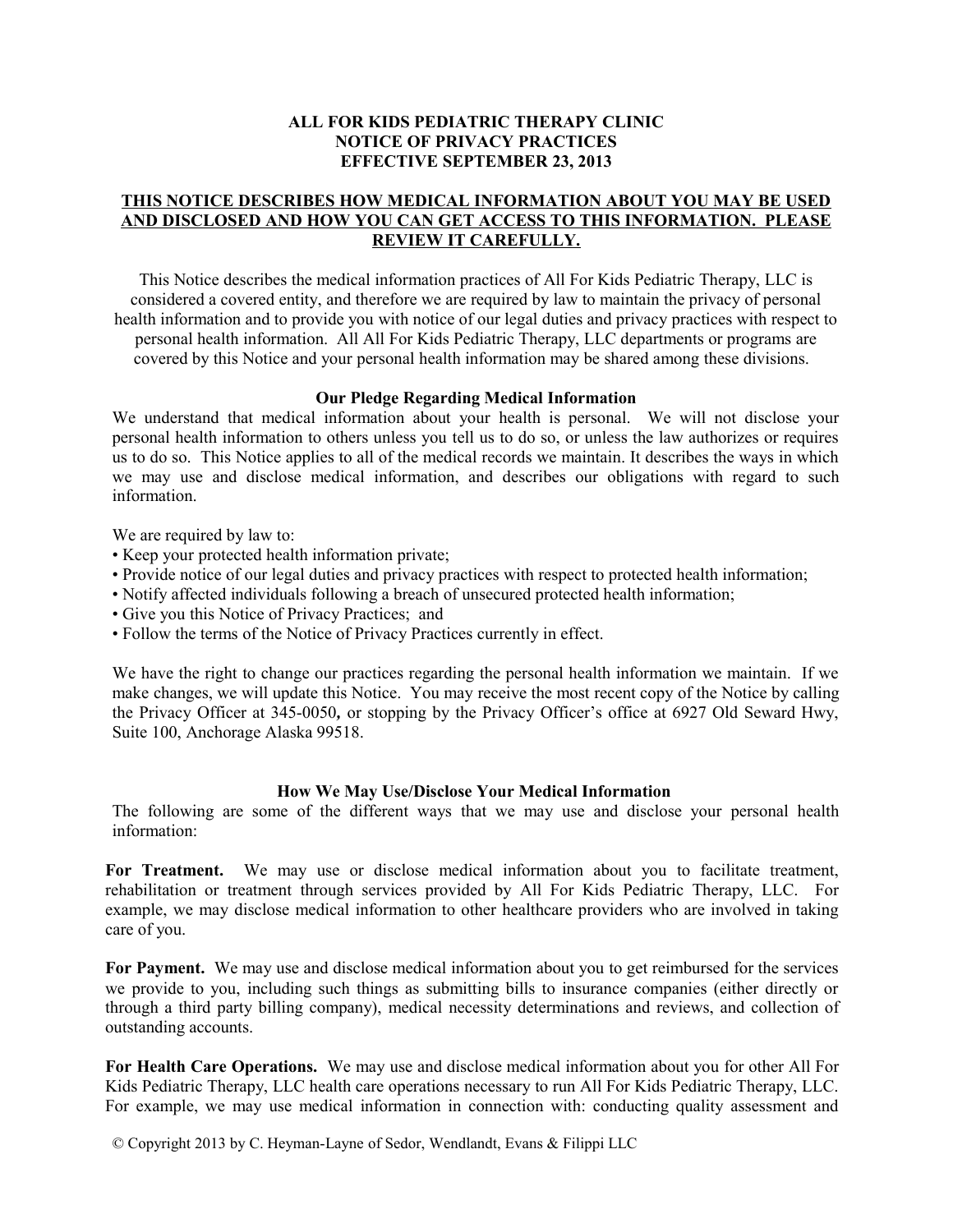improvement activities; licensing; personnel training programs; fraud and abuse detection programs; and general All For Kids Pediatric Therapy, LLC administrative activities.

**To Business Associates.** There are some services provided to All For Kids Pediatric Therapy, LLC through contracts with business associates. Examples include accounting, legal, training, and consulting services. Information shall be made available to business associates consistent with their need to know for purposes of providing services.

**Health Oversight Activities.** We may disclose medical information to a health oversight agency for activities authorized by law. These oversight activities include, for example, audits, investigations, inspections, and licensure.

**As Required by Law.** We will disclose medical information about you when required to do so by federal, state or local law. For example, we may disclose medical information when required by a court order.

**To Avert a Serious Threat to Health or Safety.** We may use and disclose medical information about you when necessary to prevent a serious threat to your health and safety or the health and safety of another person. Any disclosure, however, would only be to someone able to help prevent the threat.

## **Other Uses and Disclosures**

We may also use and disclose your health information in the following circumstances, when permitted by law, and with only the minimum necessary information being disclosed:

- •Appointment reminders
- •Language interpreters
- •Information about available treatments or products
- •Funeral Directors/Coroners/State Medical Examiners
- •Workers' Compensation
- •Correctional Institutions (if you are in jail or prison)
- •Law Enforcement
- •Tissue and organ donation
- •Disaster relief
- •Military and Veterans (if you are an armed forces member)
- •Responses to legally compliant court orders
- •National security

Other uses and disclosures of medical information not covered by this Notice or the laws that apply to us will be made only with your written authorization. This includes the use or disclosure of psychotherapy notes, the use or disclosure of PHI for marketing, or the sale of PHI, which will require your express written authorization.

## **Your Rights Regarding Personal Health Information**

You have the following rights regarding medical information we maintain about you:

 **Right to Inspect and Copy. You may come to our offices and inspect and copy most of the medical information about you that we maintain. We will normally provide you with access to, or copies of, this information within 30 days of your request. We may also charge you a reasonable fee for you to copy any medical information that you have the right to access. If your records are held in electronic format, you may also obtain an electronic copy if it is**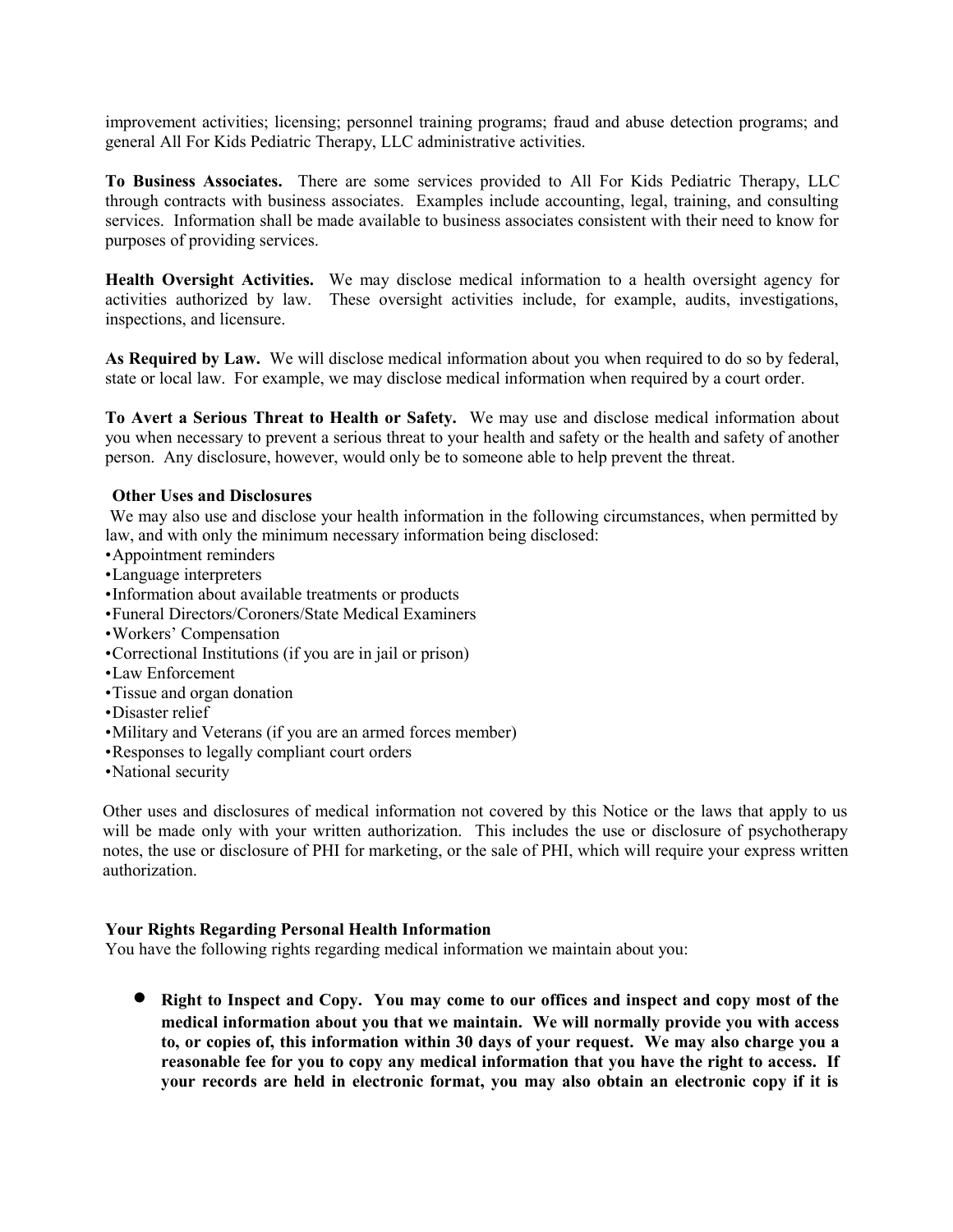# **reasonably available. In limited circumstances, we may deny you access to your medical information, and you may appeal certain types of denials.**

 **Right to Amend.** If you feel that medical information we have about you is incorrect or incomplete, you may ask us to amend the information. To request an amendment, your request must provide a supporting reason, be made in writing, and be submitted to the Privacy Officer. If we agree to amend the information, we will generally amend your information within 60 days of your request and will notify you when we have amended the information

We may deny your request for an amendment if does not meet the requirements listed above. In addition, we may deny your request if you ask us to amend information that: is not kept by or for All For Kids Pediatric Therapy, LLC; was not created by us, unless the person or entity that created the information is no longer available to make the amendment; is not part of the information which you would be permitted to inspect and copy; or is accurate and complete.

 **Right to an Accounting of Disclosures.** You have the right to request a list of disclosures, where such disclosure was made for any purpose other than treatment, payment or health care operations. We are not required to give you an accounting of information we have shared with our business associates or for which you have given us a written authorization.

To request an accounting of disclosures, you must submit your request in writing to the Privacy Officer. Your request must state a time period, which may not be longer than six years or before April 14, 2003. Your request should indicate in what form you want the list (i.e. paper or electronic). The first list you request within a 12-month period will be free, and you may be charged for the cost of any additional lists. We will notify you of the cost and you may choose to withdraw or modify your request before any costs are incurred.

 **Right to Request Restrictions.** You have the right to request a restriction or limitation on the medical information we use or disclose about you for treatment, payment or health care operations. You also have the right to request a limit on the medical information we disclose about you to someone who is involved in your care or the payment for your care, like a family member or friend. For example, you could ask that we not use or disclose information about a transport or treatment we provided. We are not required to agree to your request unless the disclosure is to a health plan for purposes of carrying out payment or health care operations (not treatment purposes) and the information pertains solely to an item or service paid for fully out of pocket.

To request restrictions, you must make your request in writing to the Privacy Officer. In your request, you must describe: (1) what information you want to limit; (2) whether you want to limit use, disclosure or both; and (3) to whom the limits shall apply, for example, your spouse.

 **Right to Request Confidential Communications.** You can request that we communicate confidentially with you about medical matters. For example, you can ask that we only contact you at work or by mail. To request confidential communications, you must make your request in writing to the Privacy Officer. We will accommodate reasonable requests. Your request must specify how you wish to be contacted.

 **Right to a Paper Copy of This Notice.** You may request a paper copy at any time. Even if you have agreed to receive this Notice electronically, you are still entitled to a paper copy.

# **Right to Revoke Authorization/Permissions**